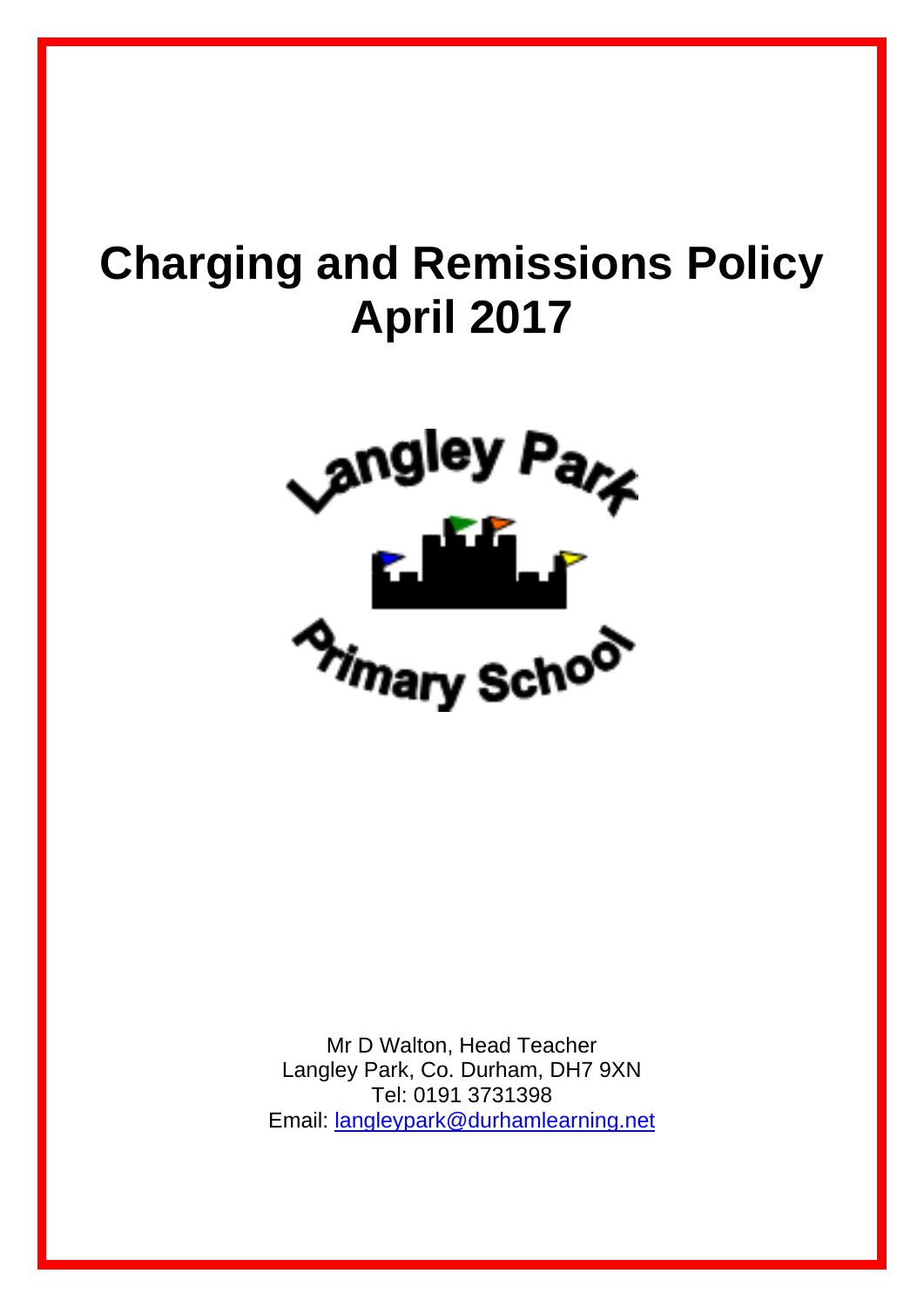



# **Langley Park Primary School Charging and Remissions Policy**

# Introduction

All the education we provide during normal school hours is at no charge to pupils. We do not charge for any activity undertaken as part of the National Curriculum, with the exception of some individual or small-group music tuition.

#### Residential visits

If the school organises a residential visit in school time, or weekends to a local authority establishment, we suggest a subsidised charge to cover the costs of board and lodging and travel. If we cannot raise sufficient funding through these voluntary contributions, the visit may have to be cancelled. If the visit is abroad and is organised through a professional schools' travel company, the full cost is required.

#### Voluntary contributions

When organising out of school visits, visitors or visits to enrich the curriculum and the educational experience of the children, the school invites parents and carers to contribute to the cost. All contributions are voluntary. If we do not receive sufficient voluntary contributions, the event may be cancelled. If it goes ahead, it may include children whose parents and carers have not paid any contribution. We do not treat these children differently from any others.

There are a number of additional activities that require voluntary contributions from parents and carers. Some examples are:

- visitors delivering workshops to the pupils
- visits to or by a theatre company
- visits to museums and other places of interest
- musical events
- outdoor adventure activities
- sporting activities which require transport expenses
- school visits abroad

Children are allowed to participate fully in school events and visits if a parent or carer wishes their child to take part but is unwilling or unable to make a voluntary contribution. Sometimes the school pays additional costs in order to support the visit. School provides information on how events are funded on request.

# Buses

For many activities transport is required. We normally charge, however, we use these charges only to cover the expenses of the trip, and not to make a profit.